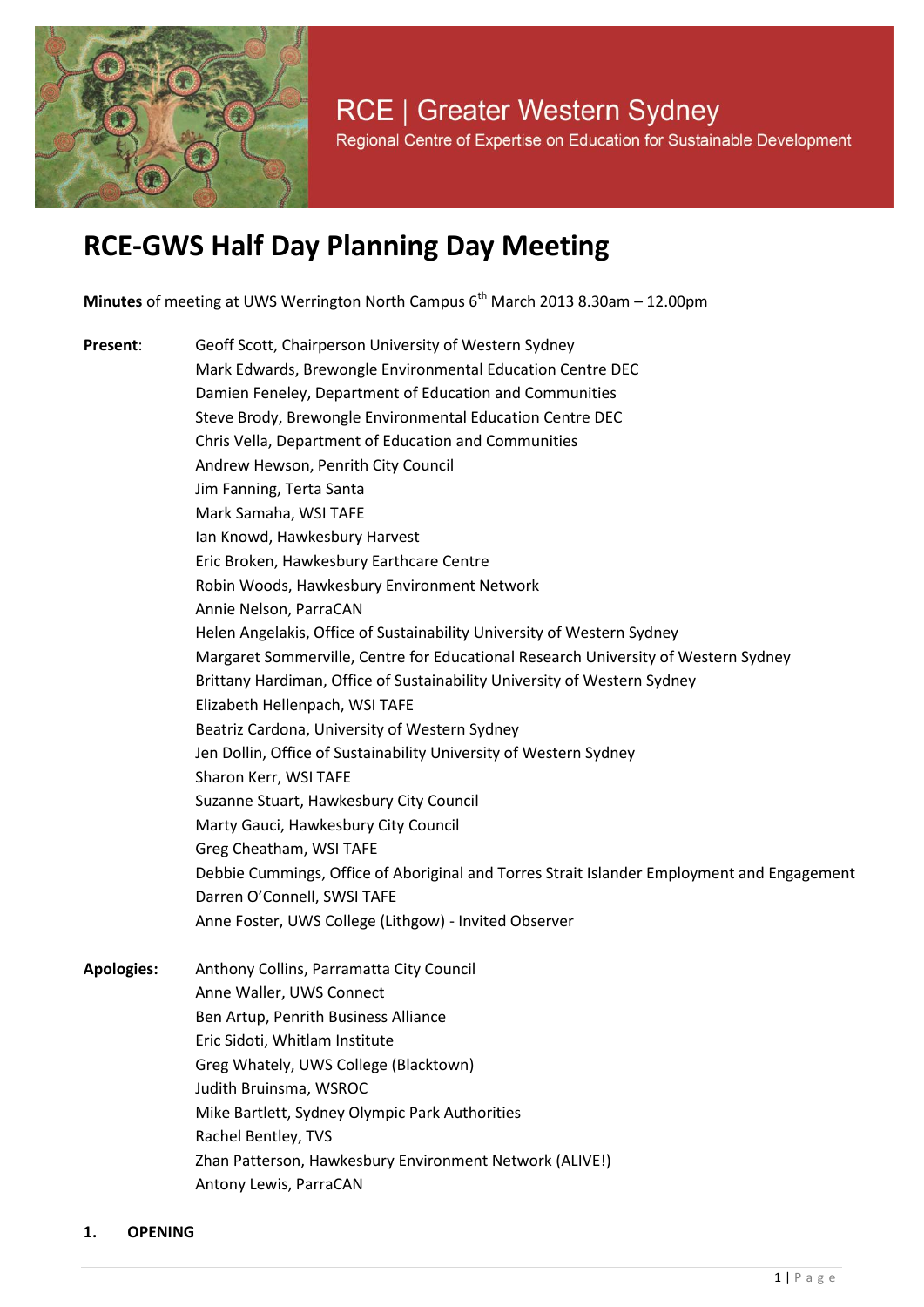# **1.1 Purpose**

Meeting was called between the RCE Greater Western Sydney Partners to discuss and plan the outcomes of the working projects from 2012 and the strategic priorities for the RCE in 2013.

The agenda was unanimously approved as distributed.

#### **1.2 Welcome to new members**

Parramatta City Council Hawkesbury Community College

#### **2. MATTERS ARISING**

#### **2.1 UNU Report**

The report produced was for the UNU and the 133 RCEs now operating across the world. The 11 key change lessons in that document were seen to be useful guidelines for optimising the efficiency and effectiveness of RCE-GWS.

**ACTION:** All members to give Geoff Scott feedback on the paper before  $7<sup>th</sup>$  March.

#### **2.2 Working Group Updates**

Working groups provided an update on their experiences from 2012 and their groups' directions for 2013

**ACTION:** Working groups to email strategic priorities for 2013 to Brittany Hardiman for website update.

**ACTION:** All members to view Attachment 1 (Strategic Priorities for 2013) and provide feedback.

#### **2.3 Opportunities for 2013**

#### **2.3.1 Office of Aboriginal and Torres Strait Islander Employment and Engagement**

Aboriginal and Torres Strait Islander Cadetships - the 'Uni to Work' Program -employment of a Cadet engaged in a relevant undergraduate area of study. Employers can resource a four to five week project, or longer term position through a 12 or 24 week internship.

> **ACTION:** Debbie Cummings to forward guidelines and other information on Cadets to Jen Dollin for distribution to all members

#### **2.3.2 Love your Lagoons**

Wetland and wetland awareness programs around Greater Western Sydney.

**ACTION:** Looking for members to join project contact Jen Dollin for more information.

#### **2.3.3 Low Carbon Economy**

ParraCAN seeking to start up a working group around this topic.

**ACTION:** Looking for members to join project contact Annie Nelson for more information.

#### **2.3.4 Anniversary of the Blue Mountains Crossing**

UWS College in Lithgow are interested in linking heritage projects to this event

**ACTION:** Looking for members to join project contact Anne Forster for more information.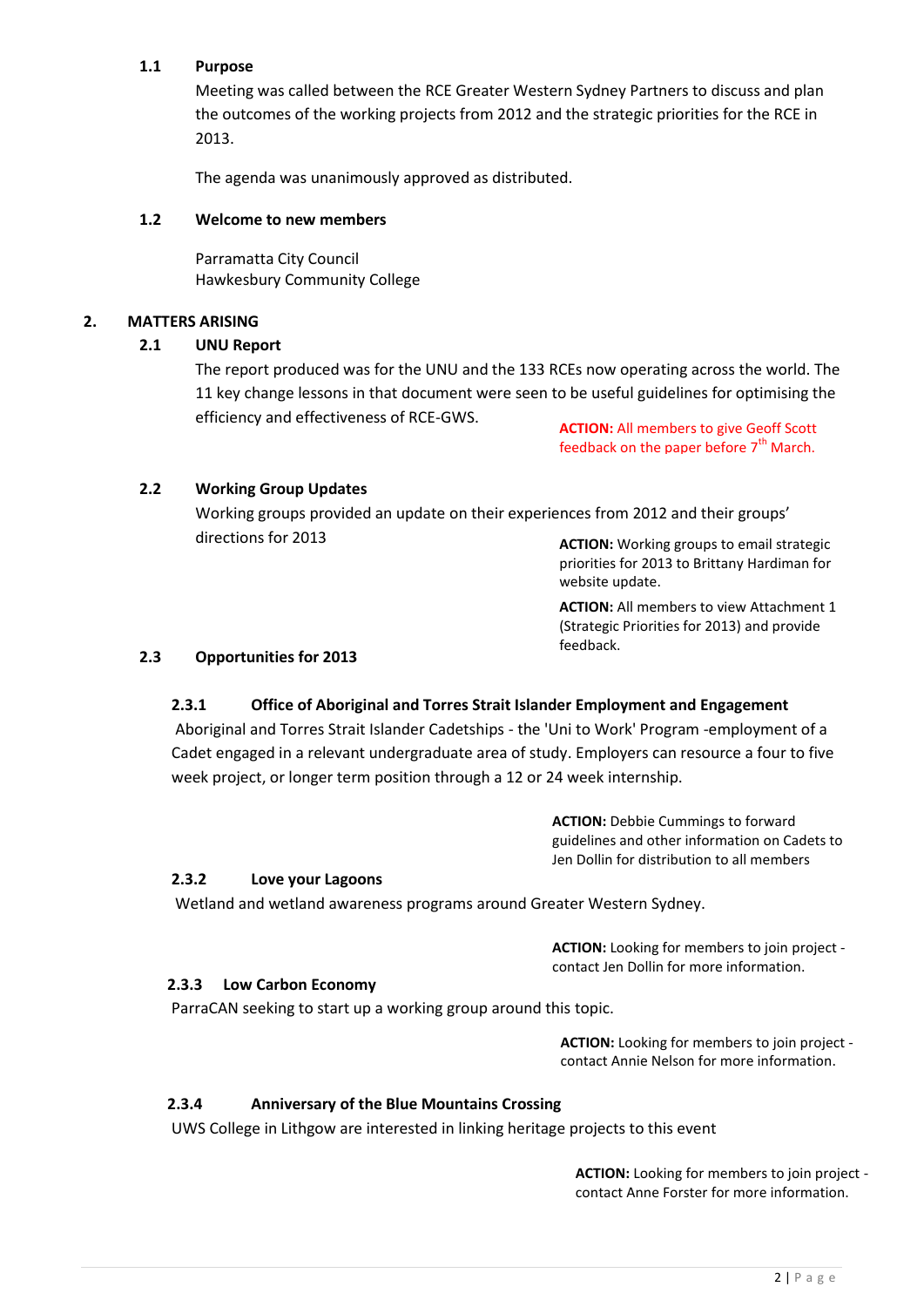# **2.4 Strategic Priorities for 2013-14**

### **2.4.1** Riverfarm & River health

*Suggested action areas*: River Festival/Clean up Australia Day; Sponsorship dinner; thank-you dinner for Riverfarm contributors; involvement of the Waterkeeper; River health 'barometer'; use of augmented reality; scale up engagement of students and community; Bush regeneration; Board walk & Boat Ramp; adaptive reuse of the silos with Vic U; use of the Tobacco shed for planning days/meetings; involvement of UWS students from Communication Arts, Design, Marketing, Env Mgt, Computing & Health; links to the 200<sup>th</sup> anniversary of the crossing of the Blue Mnts & the H/N catchment

# **2.4.2** Food security – Love Food/Hate Waste

*Suggested action areas*: Continue with the love food/hate waste program with staff but consider expanding to VET and School members and to the Lithgow campus of UWSC; next project is the establishment of a food co-op at UWS – expanding this model to schools, VET and other member's workplaces was suggested; promoting the links to the Hawkesbury Harvest and using Costa Georiadis to promote the RCE work in this area noted as having potential; links to Hawkesbury community college and a Fair were

# **2.4.3** Engaging Businesses, including SMEs

*Suggested action areas*: Consider returning to the SMExcellence project by starting with the use of trained interns from UWS and other members to work with SMEs on what they are doing, would like to do, want to know in the area of sustainability; it was suggested that Wayne Fallon of UWS be contacted re interns; promote more directly the Blue Economy projects and other ways to demonstrate the business proposition for this area; convene a round table of GWS employers of VET and HE graduates to identify the new jobs that are emerging in the four pillars of sustainability and link this to the YES project; undertake a stocktake of new SMEs dealing in sustainability related areas – e.g. recycled clothing businesses. Check Reverse Garbage.

# **2.4.4** Education for Sustainability in GWS schools, VET & HE

*Suggested action areas*: Involvement of GWS schools in the Riverfarm (on-site and virtually); 3 action research projects underway (Alive; STAR aspiration-building; Our Place); it was suggested school members of the RCE contact Gitanjali Bedi re the funded Swinburne national VET sustainability champions program (RCE members from WSI & SWSI have sustainability champions in this program); greater linkage to schools undertaking similar work in other RCEs; this year GWS schools will be linking with German and Alaskan schools; Youth Eco-Summit; more engagement of the creative arts; explore the potential to use of [www.sustainability.edu.au](http://www.sustainability.edu.au/) to link successful strategies & course designs in HE, VET and schools in GWS; look at HSC assessment that might enable action on ESD – e.g. capstone assessment projects; explore links to the new university campus (launching late in 2013) at Lithgow via Anne Forster.

# **2.4.5** GWS engagement & communication

*Suggested action areas*: A pooling of strategies on how to engage staff, community members, students who are not already committed to the area; importance of looking at ways of influencing policy formation in an election year noted; review and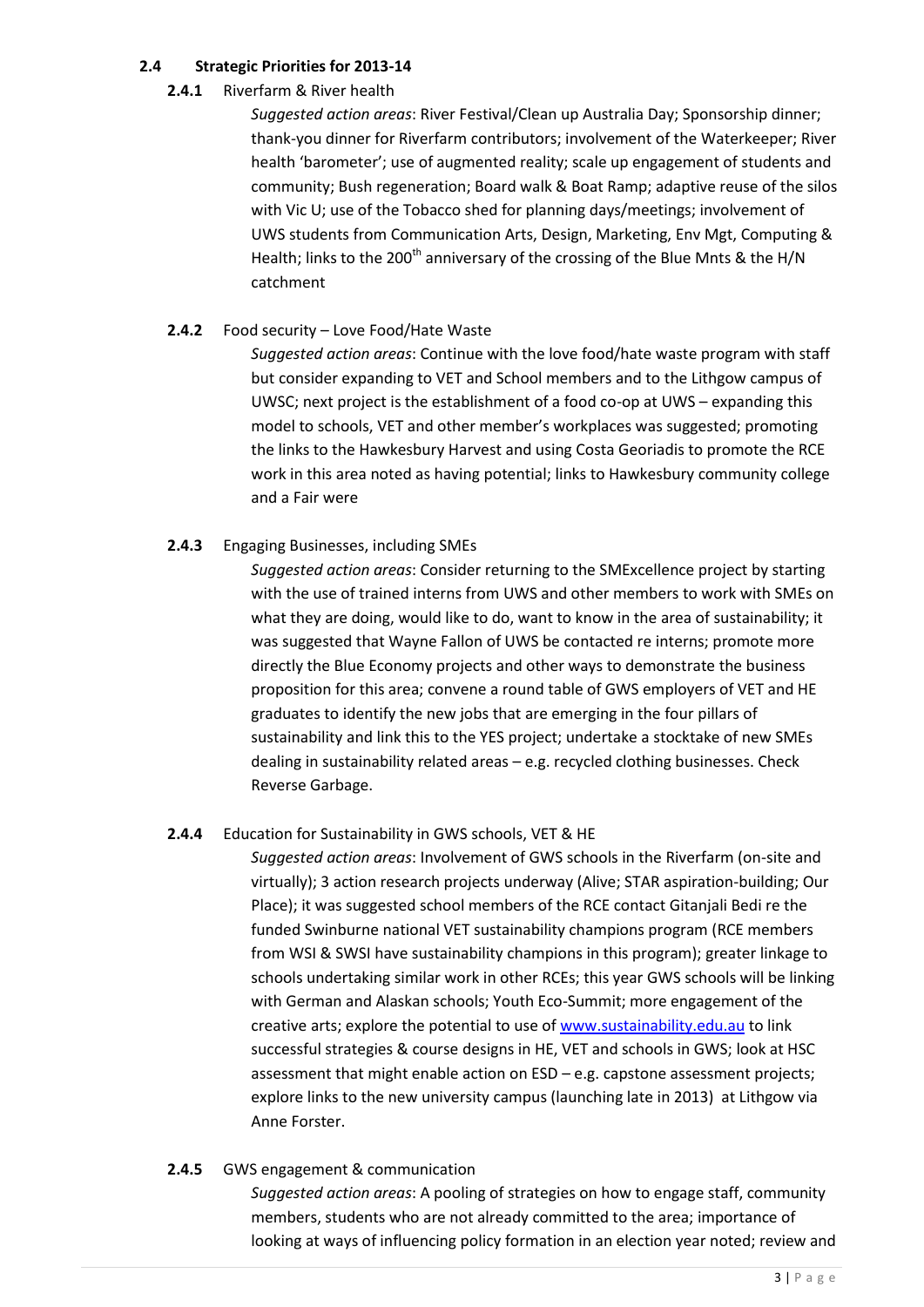add to the strategies we could use outlined on pg 8 of the UNU paper discussed at the start of the meeting; we have two living laboratories underway to engage the community – at Nirimba and the Riverfarm.

> **ACTION:** Working groups coordinators are requested to update their section on the website and list the set of activities/outcomes for 2013

> **ACTION:** Office of Sustainability UWS to work on Strategic Priorities document for circulation and uploading to the website.

### **2.5 Grant Applications**

Each working group or RCE partner can use the RCE network as leverage for funding opportunities. Each member or group can write their own funding applications and administer the funding resources themselves. If you do require assistance please email Jen Dollin, as necessary.

A current grant database has been created for you on our [RCE website](http://www.uws.edu.au/rce) under the resources page.

#### **2.6 Use of UNU Logo/RCE Logo**

RCE partner are allow to use the RCE logo however must seek approval from regional RCE to use logo.

**ACTION:** Members to email Brittany Hardiman for logo request form and use guidelines, as required.

#### **2.7 Partners Contact Database**

The RCE Database will provide our network with information on each member of the group. The Office of Sustainability working on document for circulation and uploaded onto the website.

> **ACTION:** All members to email details to Helen Angelakis or Brittany Hardiman, including:

- o Full name, organisation, phone number, email address and postal address
- o Working group (if applicable)
- o Interest areas (RCE projects)
- o Willingness to speak or attend events (if asked by RCE members)
- Any other resources or relevant info

# **2.8 Optimising RCE-GWS Operations and Impact in 2013**

It was agreed that a collective picture of the optimum strategies for winning grants, with exemplars of successful ones would be useful. The consolidated summary of grant opportunities tabled at the meeting was noted as a good starting point for identifying potential sources of funding.

The RCE website includes both a section for RCE action areas/working groups and an events calendar. It was recommended that, for this to be effective, information to keep it up-to-date should be sent to the UWS Office of Sustainability who maintains the site.

It was suggested that all members look at the sorts of indicators in the 4 level evaluation framework discussed in the UNU paper on pg 8 and send in to the Office of Sustainability the sorts of indicators and evidence we can use to show our activities are having a positive impact on those intended to benefit. It was suggested that there is potential to ask parents in the RCE schools what they have changed or seen change in their children as one measure.

# **3. STANDING ITEMS**

#### **3.1 RCE Website**

The RCE-GWS website is a resource of all our members to provide, present and share information